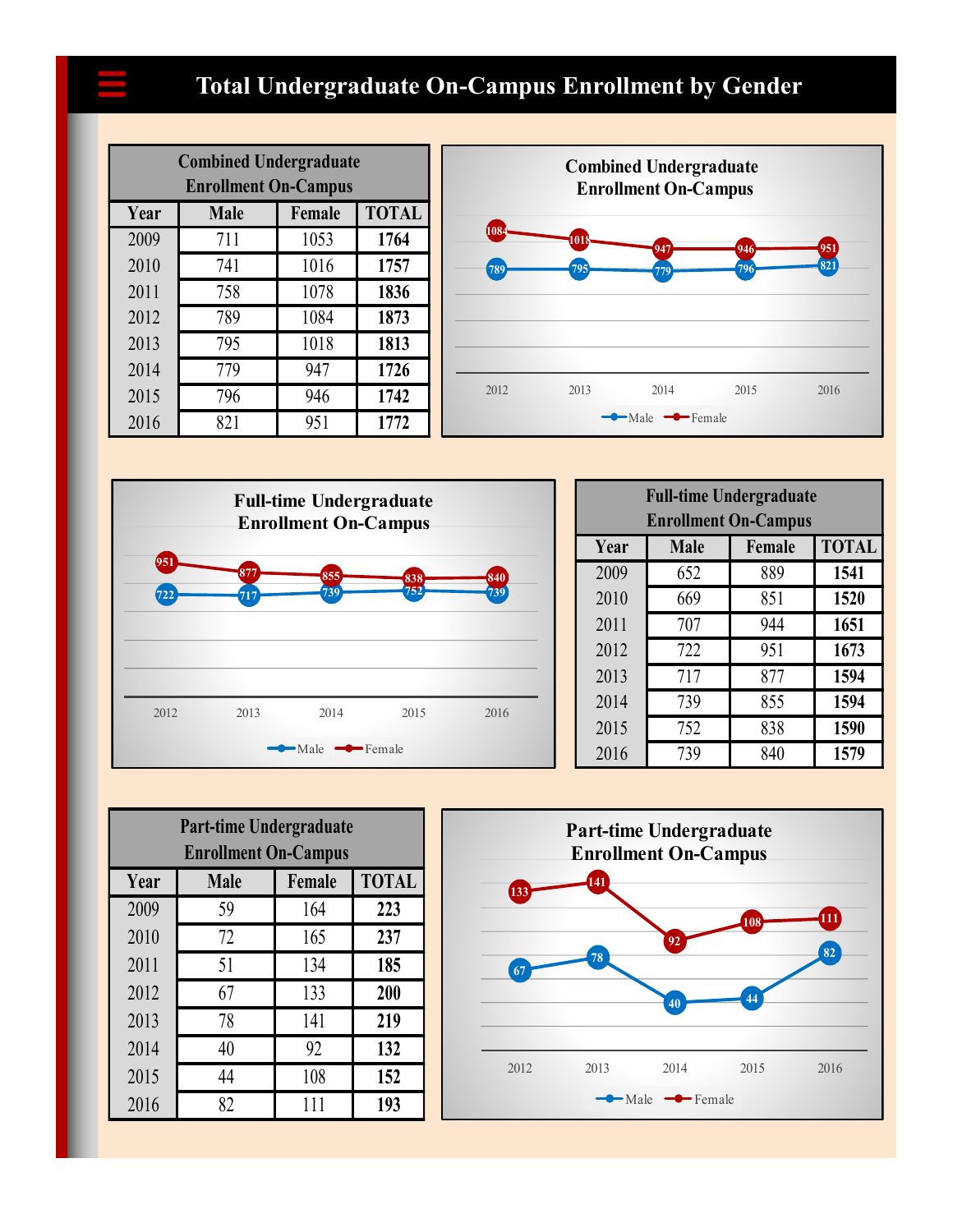## **Total Undergraduate Online Enrollment by Gender**



| <b>Combined Undergraduate</b><br><b>Enrollment Online</b> |             |        |              |  |
|-----------------------------------------------------------|-------------|--------|--------------|--|
| Year                                                      | <b>Male</b> | Female | <b>TOTAL</b> |  |
| 2008                                                      | 55          | 126    | 181          |  |
| 2009                                                      | 52          | 106    | 158          |  |
| 2010                                                      | 66          | 174    | 240          |  |
| 2011                                                      | 42          | 176    | 218          |  |
| 2012                                                      | 62          | 124    | 186          |  |
| 2013                                                      | 69          | 127    | 196          |  |
| 2014                                                      | 57          | 116    | 173          |  |
| 2015                                                      | 70          | 136    | 206          |  |

|      |             | <b>Full-time Undergraduate</b><br><b>Enrollment Online</b> |              |      |
|------|-------------|------------------------------------------------------------|--------------|------|
| Year | <b>Male</b> | Female                                                     | <b>TOTAL</b> |      |
| 2009 |             |                                                            |              | 93   |
| 2010 | 21          | 39                                                         | 60           |      |
| 2011 | 34          | 103                                                        | 137          |      |
| 2012 | 27          | 93                                                         | 120          |      |
| 2013 | 32          | 70                                                         | 102          | 27   |
| 2014 | 36          | 64                                                         | 100          |      |
| 2015 | 37          | 77                                                         | 114          | 2012 |
| 2016 | 42          | 101                                                        | 143          |      |





|      | <b>Part-time Undergraduate</b> |        |              |  |  |
|------|--------------------------------|--------|--------------|--|--|
|      | <b>Enrollment Online</b>       |        |              |  |  |
| Year | <b>Male</b>                    | Female | <b>TOTAL</b> |  |  |
| 2009 | 55                             | 126    | 181          |  |  |
| 2010 | 31                             | 67     | 98           |  |  |
| 2011 | 32                             | 71     | 103          |  |  |
| 2012 | 15                             | 83     | 98           |  |  |
| 2013 | 30                             | 54     | 84           |  |  |
| 2014 | 33                             | 63     | 96           |  |  |
| 2015 | 20                             | 39     | 96           |  |  |
| 2016 | 28                             | 35     | 63           |  |  |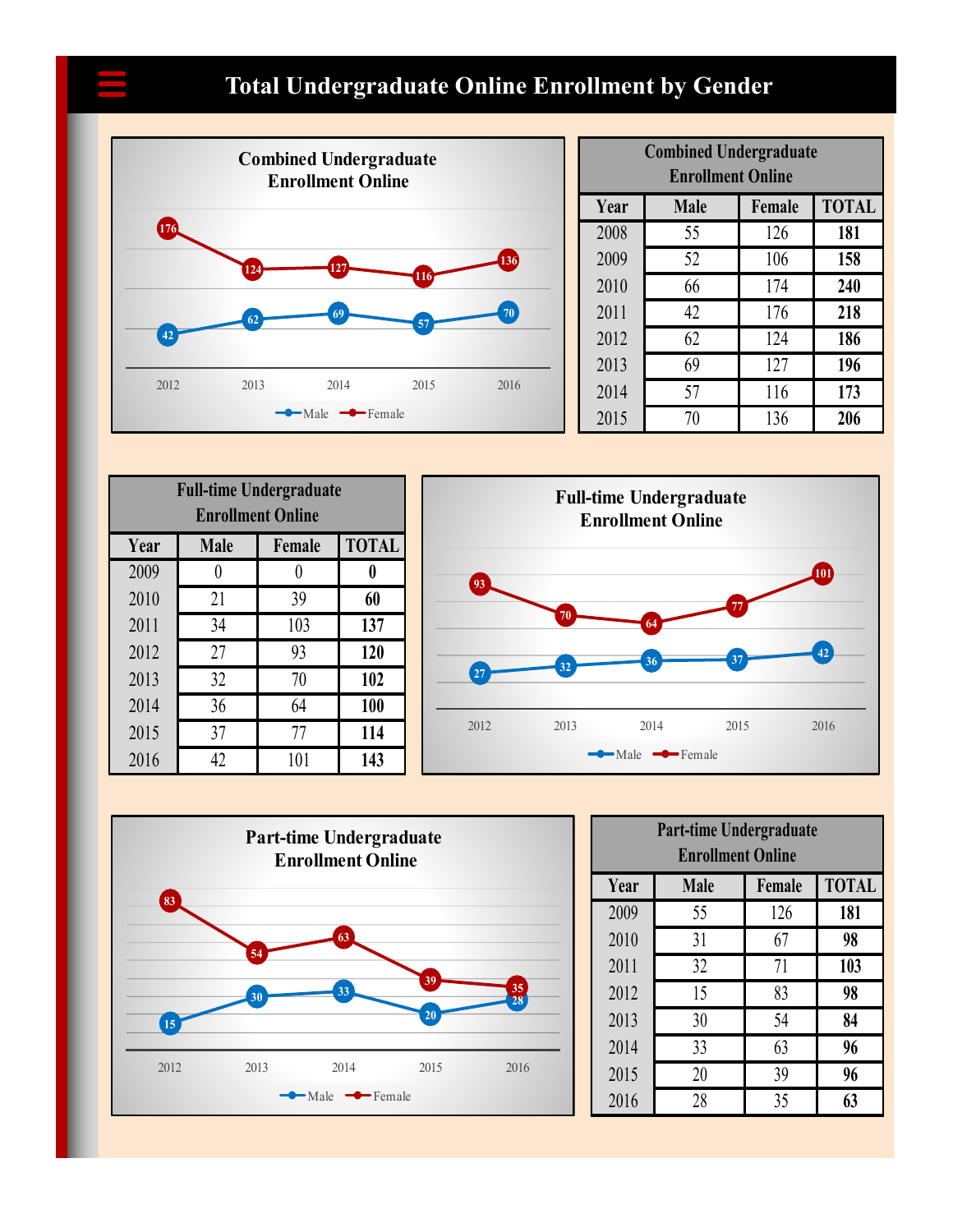## **Total Graduate On-Campus Enrollment by Gender**

|      | <b>Enrollment On-Campus</b> |                                 |              |      |
|------|-----------------------------|---------------------------------|--------------|------|
| Year | <b>Male</b>                 | Female                          | <b>TOTAL</b> |      |
| 2008 | 100                         | 392                             | 492          | 303  |
| 2009 | 117                         | 387                             | 504          |      |
| 2010 | 112                         | 342                             | 454          |      |
| 2011 | 90                          | 303                             | 393          |      |
| 2012 | 91                          | 237                             | 328          | 90   |
| 2013 | 81                          | 183                             | 264          |      |
| 2014 | 69                          | 162                             | 231          |      |
| 2015 | 75                          | 144                             | 219          | 2012 |
|      |                             | EdS students included in total. |              |      |





|      | <b>Full-time Graduate</b><br><b>Enrollment On-Campus</b> |                                 |              |  |  |
|------|----------------------------------------------------------|---------------------------------|--------------|--|--|
| Year | <b>Male</b>                                              | Female                          | <b>TOTAL</b> |  |  |
| 2009 | 10                                                       | 26                              | 36           |  |  |
| 2010 | 54                                                       | 123                             | 177          |  |  |
| 2011 | 48                                                       | 95                              | 143          |  |  |
| 2012 | 41                                                       | 80                              | 121          |  |  |
| 2013 | 44                                                       | 60                              | 104          |  |  |
| 2014 | 38                                                       | 55                              | 93           |  |  |
| 2015 | 34                                                       | 41                              | 75           |  |  |
| 2016 | 33                                                       | 46                              | 79           |  |  |
|      |                                                          | EdS students included in total. |              |  |  |

|      |      | <b>Part-time Graduate</b><br><b>Enrollment On-Campus</b> |              |      |
|------|------|----------------------------------------------------------|--------------|------|
| Year | Male | Female                                                   | <b>TOTAL</b> |      |
| 2009 | 90   | 366                                                      | 456          | 223  |
| 2010 | 63   | 264                                                      | 327          |      |
| 2011 | 64   | 247                                                      | 311          |      |
| 2012 | 49   | 223                                                      | 272          |      |
| 2013 | 47   | 177                                                      | 224          |      |
| 2014 | 43   | 128                                                      | 171          | 49   |
| 2015 | 35   | 121                                                      | 156          |      |
| 2016 | 42   | 98                                                       | 140          | 2012 |
|      |      | EdS students included in total.                          |              |      |